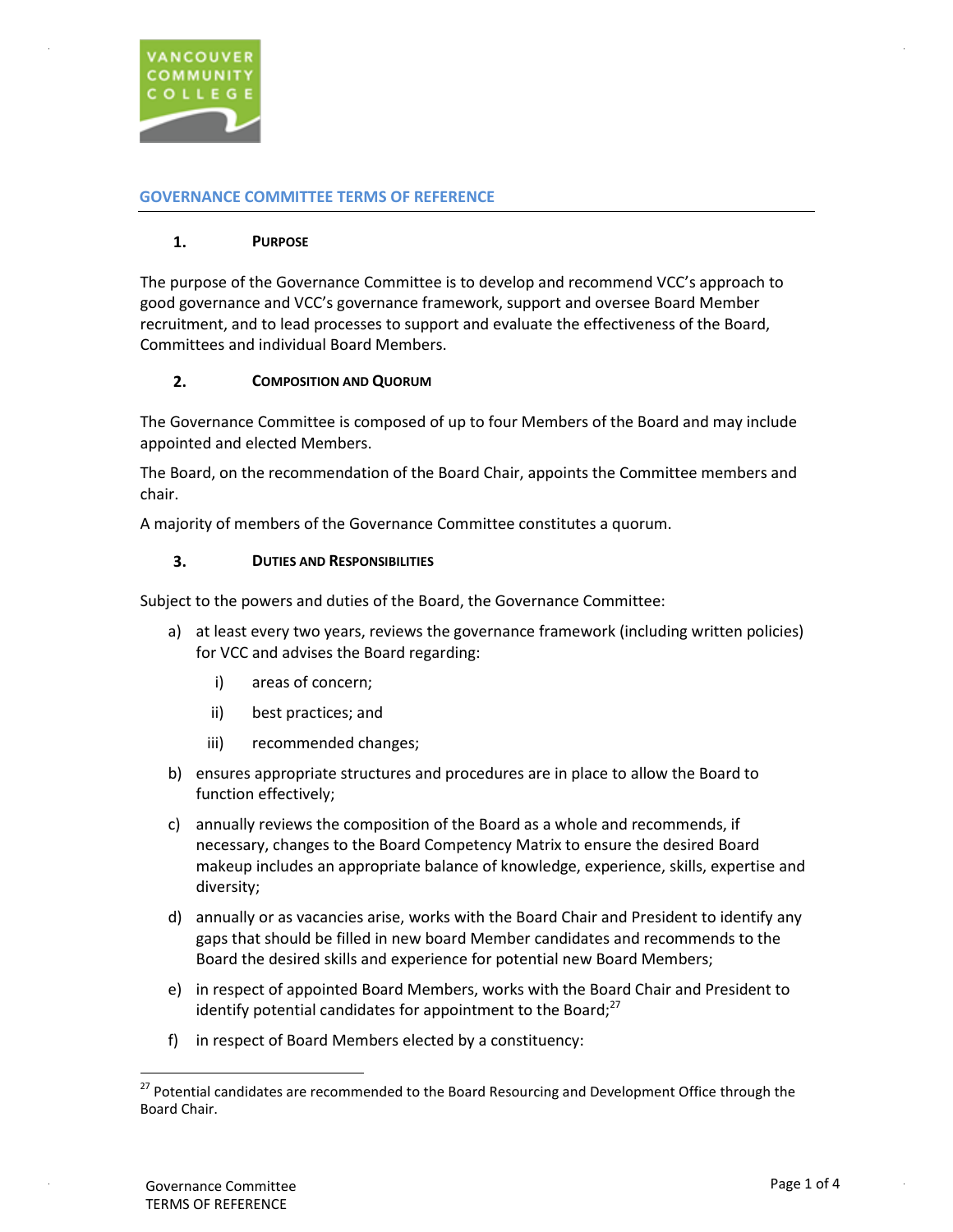

- i) provides the leadership of the constituency with a copy of the Individual Board Member Position Description; and
- ii) consults with the leadership of the constituency regarding the preferred background, experience or skills to fill upcoming vacancies;
- a) ensures programs are in place for new Board Member orientation and ongoing professional development;
- b) assists and supports the annual review processes for evaluating the effectiveness of the Board, the Board Chair, Committees and individual Board Members;
- c) periodically reviews and assesses VCC's communications to stakeholders and the general public with respect to its policies and practices in the area of governance, including the communication contained on VCC's internal and external websites;
- d) annually reviews and ensures the adequacy of VCC's Code of Conduct for Board Members;
- e) annually obtains Code of Conduct Declarations from Board Members;
- f) addresses Code of Conduct issues as delegated to the Committee by the Board; and
- g) assumes other related responsibilities as assigned by the Board.

## **4. MEETINGS**

The Governance Committee meets at least four times per year. Additional meetings may be held as deemed necessary by the Committee chair or as requested by any two Committee members.

## **5. REPORTING**

The Committee reports to the Board by distributing a high-level summary at the next Board meeting. The summary details what the Committee has been working on (since it last reported to the Board), what the Committee is bringing forward for discussion or approval, and what is coming up on the Committee's agenda.

## **6. STAFF SUPPORT**

The President or the President's nominee provides staff support to the Committee, and the \_\_\_\_\_\_\_ or his/her delegate is secretary to the Committee.

## **7. EXTERNAL ADVISORS**

The Committee may engage independent advisors at the expense of VCC when it deems necessary, subject to the approval of the Board Chair.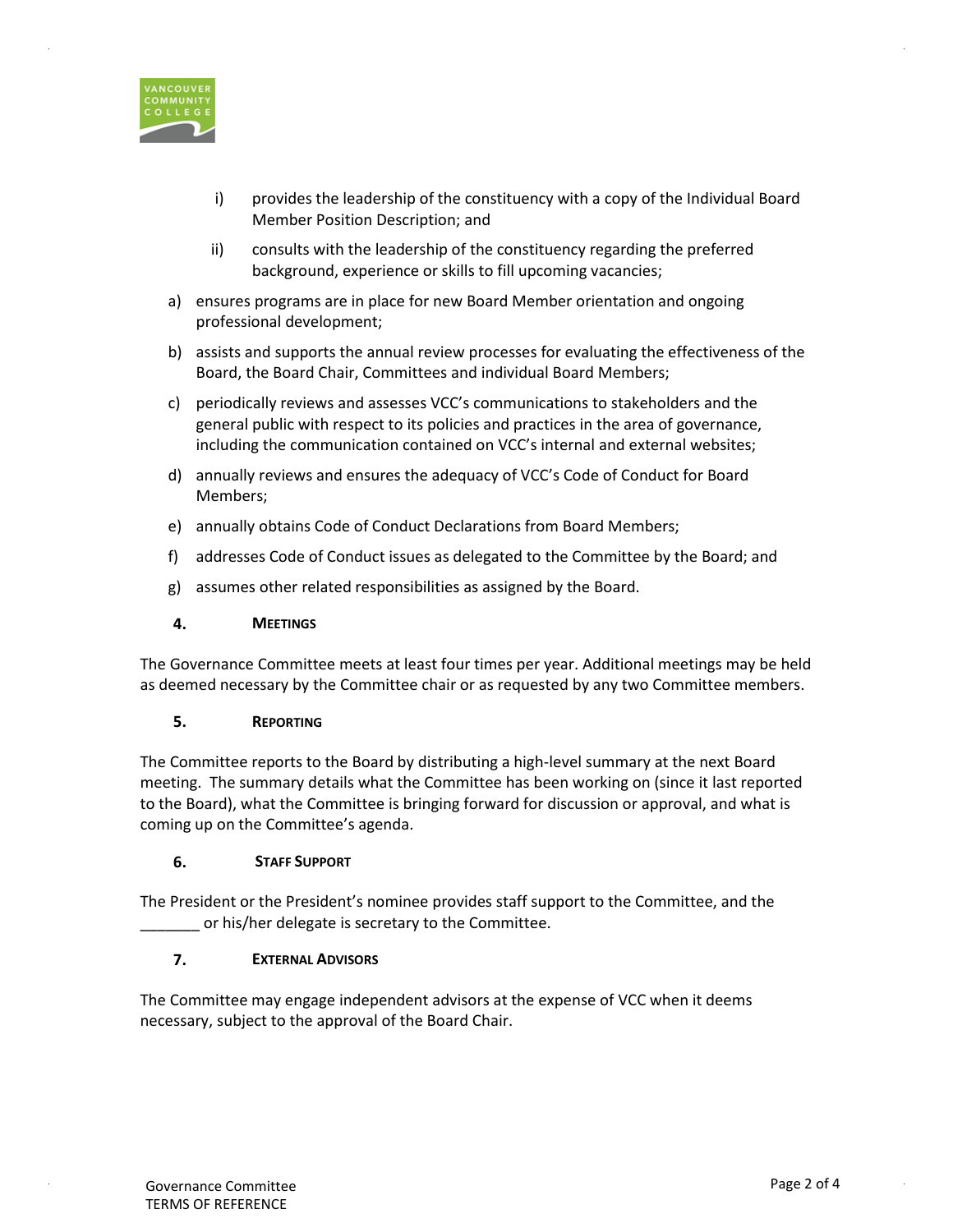

#### **8. RESPONSIBILITY FOR POLICY REVIEW**

The Committee has responsibility to review at least every two years, and more frequently if necessary (e.g., based on legislative changes, or a development in governance best practices) Board and Board-approved organizational policies.

# **9. COMMITTEE TIMETABLE**

The timetable for the Governance Committees activities is reflected in the calendar set out in Appendix A.